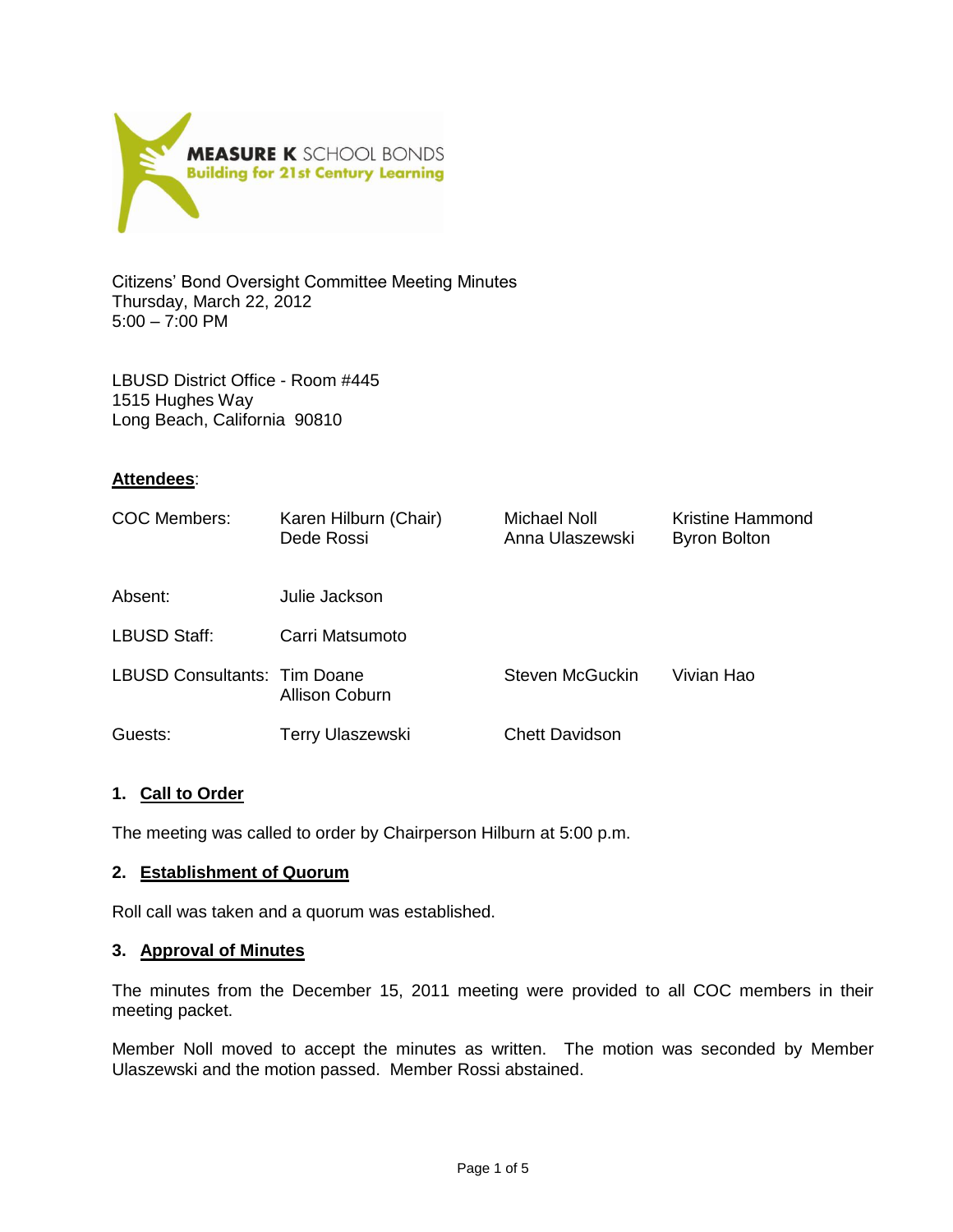# **4. Communications**

Ms. Matsumoto thanked and Chairperson Hilburn recognized both Member Jackson and Member Bolton for their service on the committee, as the next meeting in June their second term will expire. Member Bolton was presented a certificate for his service by Chairperson Hilburn on behalf of the District and Member Jackson will be receiving her certificate via mail.

# **5. Public Comment**

None.

# **6. Staff Report**

# **Measure K Bond Program Update**

Jessie Elwin Nelson Middle School: The project is about 94% complete with closeout activities underway and the campus is currently being outfitted with furniture and equipment. The students from the Butler Middle School attendance area will be absorbed into the new boundary for Nelson MS. The expected opening is September 2012.

Member Ulaszewski inquired if there was a guarantee for work done by the contractor to ensure it is per the specifications. Ms. Matsumoto stated that it depends what the item is, but there is a 1 year warranty period.

Member Noll inquired if there is a project manager looking out for the District's best interest for the project. Ms. Matsumoto stated that the District has assigned a project manager during construction that represents the District and works for the Facilities Department, in addition to a project inspector who also oversees the contractor's work.

Ernest S. McBride, Sr. High School: Construction is making great progress and is approximately 32% complete. The campus will have a main street feel and a sense of community within the main corridor of the campus. Ms. Matsumoto suggested that the Committee tour the project site this summer. Completion is on target and expected to be September 2013.

Member Hammond questioned why the presentation summary says self-contained athletics, but had previously understood that there wasn't going to be any athletics program. Ms. Matsumoto clarified that there won't be competitive sports at this campus, but the facilities will support the physical education curriculum.

Ms. Matsumoto stated that grant funding has been approved and the District is waiting for funds to be available. In addition, an application for state matching funding has been submitted, but hasn't been approved to date, although the project is eligible for the funding.

Roosevelt Elementary School: Project is still on track and currently looking to schedule a Community meeting for May. Currently, it is anticipated that the campus will move to Butler MS during the summer and then start decommissioning the campus. After decommissioning, the sewer relocation project will begin, followed by demolition and hazardous abatement of the campus.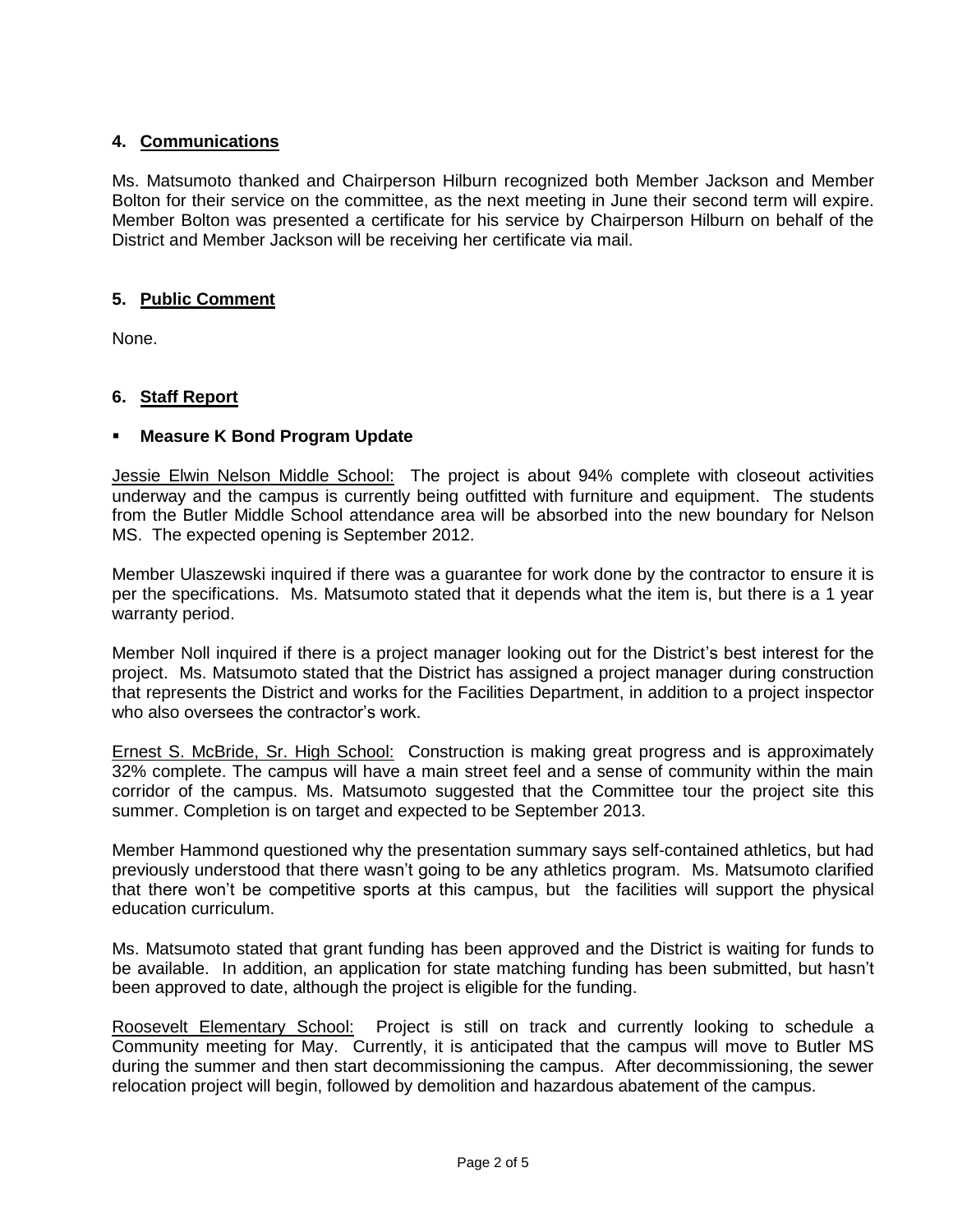Member Hammond questioned if the Board had ever rendered a decision on transporting students to the Butler MS site. Ms. Matsumoto stated that no funds will be available to transport the students as the transportation budget has been cut. Currently are working with the City for a Safe Routes to School plan for students walking, as well as establishing locations for traffic guards. Also, organized a survey to determine who will be walking to school to mitigate the situation to get students to school safely.

Chairperson Hilburn and Member Hammond stated it is a shame that the bond cannot accommodate costs for transportation. Ms. Matsumoto stated that they had attempted to add transportation, but were advised that it isn't an acceptable bond cost.

Member Ulaszewski questioned how responsive has the Division of State Architect (DSA) been. Ms. Matsumoto stated that Facilities has a very good working relationship with DSA, coordinates the best we can, and to date DSA has been responsive.

Cabrillo High School Pool: Currently the project is at DSA, pending approval. Bidding will begin upon DSA's approval and construction is anticipated to start this summer.

Member Hammond inquired why the campus doesn't already have a pool considering how new the campus is. Ms. Matsumoto stated that it was most likely due to the availability of funding.

Jordan HS Major Renovation: Master planning phase has been completed. Reviewed many options and have selected an option to move forward with into Conceptual Design. Anticipate project will be a multi-phase construction project, with interim housing most likely located on the sports fields. There are many logistics to work out, with many challenges especially due to the small site area. Anticipating a further update with the Board this summer as additional progress is made on the project.

Member Hammond inquired if the campus has seismic retrofit requirements. Ms. Matsumoto stated that there are a few buildings on the campus which are in need of seismic retrofit and will be included in the overall plan of the campus.

New High School #2 at the Former Browning Site: Master planning phase is complete. There were several options reviewed for the master plan and currently studying 1-2 of the options to evaluate cost and feasibility for this site.

Member Hammond questioned if any of the funds go towards if this school is needed or not. Ms. Matsumoto stated that we do have a master plan, which is currently being updated, but have confirmed that this project is still necessary. Proposed changes to the master plan are anticipated for spring 2013.

Jordan Freshman Academy: Completed master planning and site assessment to convert the campus to a small high school. Project is currently in the design phase.

Newcomb K-8 AB300 / New Construction: Currently in design development with a target submittal to DSA in late spring 2013. Anticipate moving Newcomb into interim housing as well as decommissioning the campus this summer. Interim housing will be located at Keller Elementary School. Interim housing will involve new portables, a restroom facility, locker rooms, and a parking lot.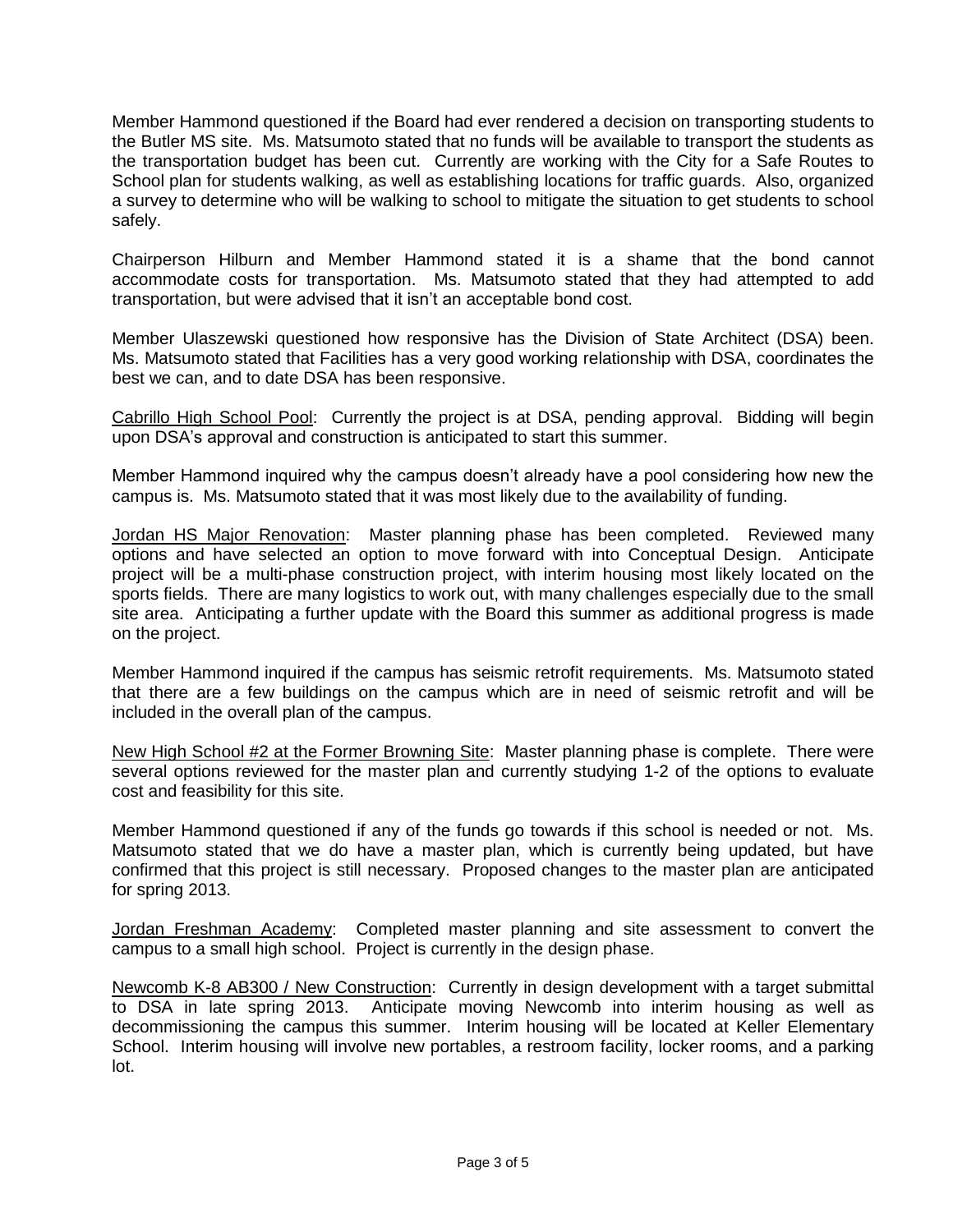Portable Removals: Currently finishing up the first phase of portable removals at King and Stephens and wrapping up the selection of campuses to receive the next phase of portable removals for construction in summer 2013.

Member Rossi inquired how is it determined which campuses should have portables removed. Ms. Matsumoto stated that different criteria are analyzed, such as projected enrollment, capacity, condition, use, how long inventory has been there and projected use of the campus.

DOH Portable Removal Phase I: This project was completed 9/24/11 and the closeout phase is underway.

Lakewood DOH Portable Removal: Completed removals and currently in closeout phase.

Boiler Replacement Phase I: Currently have DSA approvals and looking at how to package the projects for bid to ensure the boilers aren't down during the school year. Millikan HS is anticipated to bid first and then will most likely package the smaller campuses together.

Lighting and Ceiling Replacement Phase I: This project was put on hold due to the varied feedback received from DSA which ultimately they did not agree with the scope of work and added scope to the project. Due to the new requirements by DSA, the project will be converted from the Lighting and Ceiling project to a Fire Alarm only project to ensure that approval can be received by DSA. Assessment work from the Lighting and Ceiling project will be incorporated into the Fire Alarm project and new project budget will be developed.

Technology, ADA Improvements, and DSA Certification: Ms. Matsumoto also gave brief updates on the Technology, ADA Improvements, and DSA Certification projects.

## **Quarterly Financial Update**

Mr. Doane reviewed the Executive Summary as of March 22, 2012. Mr. Doane explained the funding changes through February 15, 2012, expenses through January 31, 2012. He discussed the significant change from the previous quarter due to establishing budgets for the Technology projects, budget development for New High School #3 and budget re-evaluation for the McBride Middle School project cost that resulted in a \$2.5 million budget decrease. Deferred maintenance funding was allocated to the Lighting and Ceiling Replacement and Boiler Replacement projects, reducing the amount of Measure K dollars needed for these projects. Program expense budget increased primarily due to increased project management costs.

Member Hammond requested the term deferred maintenance be further explained. Mr. Doane and Ms. Matsumoto explained that the money is not funded by Measure K and is actually from the Maintenance Department's deferred maintenance fund. Maintenance has money for sizable projects (i.e. lighting and ceiling project, roofing project, electrical upgrade, etc.). It is a state program that Maintenance participates in and the state matches their funds.

Mr. Doane explained how the project contingencies work, how the closeout process works, and when unused budgets revert back to the program.

## **7. Old Business**

None.